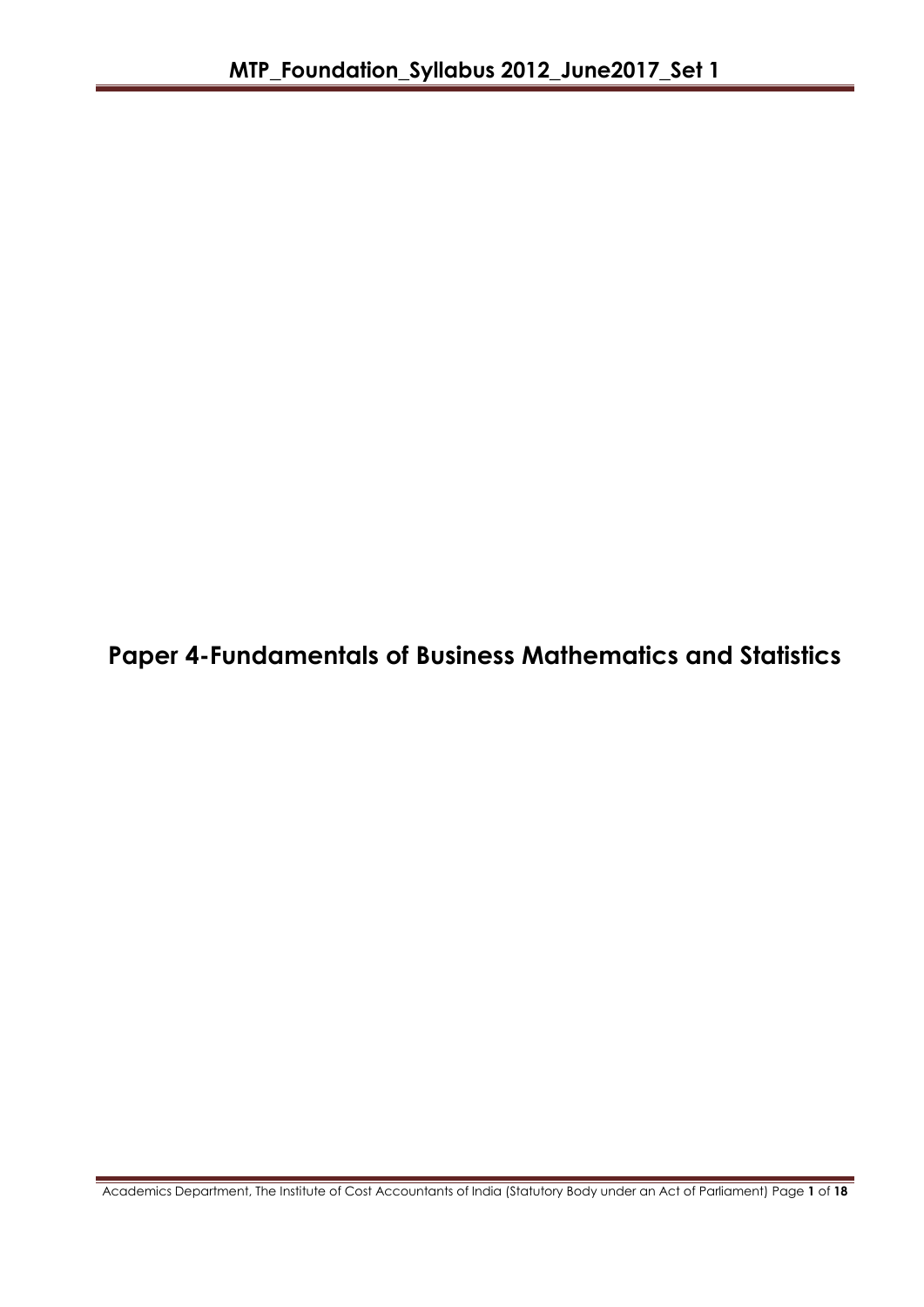# **Paper 4-Fundamentals of Business Mathematics and Statistics**

**Full Marks: 100 Time allowed: 3 Hours**

**Section – A** 

**(Fundamentals of Business Mathematics)**

**I. Answer any two questions. Each question carries 5 marks [2 × 5 = 10]**

**Find the profit maximizing output and hence the price.**

- **1. In a class containing 50 students, 15 play tennis, 20 play cricket and 20 play Hockey, 3 play Tennis and Cricket, 6 play Cricket and Hockey and 6 play Tennis and Hockey, 7 play no game at all. How many play Cricket, Tennis and Hockey?**
- **2. Find two positive numbers whose product is 16 having minimum sum.**
- **3.** The total cost function of a firm is  $c = \frac{1}{2}$  $\frac{1}{3}$  **x**<sup>3</sup> – 3x<sup>2</sup> + 10x + 10 where c is the total cost and x is **output. A tax at the rate of** ` **2 per unit of output is imposed and the producer adds it to his cost. If the market demand function is given by** *p* **= 2512 – 3***x***, where** *p* **is the price per unit of output.**

# **Answer:**

- **1.** Let the students who play tennis be "T" and the students who play cricket be "C" and the students who play be Hockey be "H".
	- ∴ n(T) = 15, n(C) = 20, n(H) = 20, n(T ∩ C) = 3, n(C ∩ H) = 6, n (T ∩ H) = 6, n (T ∩ C ∩ H) = ?

:. 
$$
n(T \cup C \cup H) = 50 - 7 = 43
$$
.

We know that,

n(T u C u H) = n(T) + n (C) + n (H) – n (T ∩ C) –n (C ∩ H) – n (H ∩ T) + n (H ∩ C ∩ T)  $\Rightarrow$  43 = 15 + 20 + 20 - 6 - 3 + n (H  $\cap$  C  $\cap$  T) = 55 – 15 + n (H ∩ C ∩ T)  $= 40 + n (H \cap C \cap T)$ ∴ n (H  $\cap$  C  $\cap$  T) = 43 – 40 = 3. No. of students who play all three = 3.

**2.** Let x, y be two positive numbers.

$$
\therefore xy = 16 \Rightarrow y = \frac{16}{x}
$$

Let the sum function be  $u = x + y$ 

$$
\therefore \quad \dot{U}(x) = x + \frac{16}{x}
$$

In order to the sum is to be minimum its derivative is zero and  $2<sup>nd</sup>$  derivative  $>0$ .

$$
\therefore \frac{du}{dx} = 0
$$
  
\n
$$
= 1 + 16 \left(\frac{-1}{x^2}\right) = 0
$$
  
\n
$$
= 2 \left(\frac{16}{x^2}\right) = 1 \Rightarrow x^2 = 16
$$
  
\n
$$
\therefore x = 4
$$

Academics Department, The Institute of Cost Accountants of India (Statutory Body under an Act of Parliament) Page **2** of **18**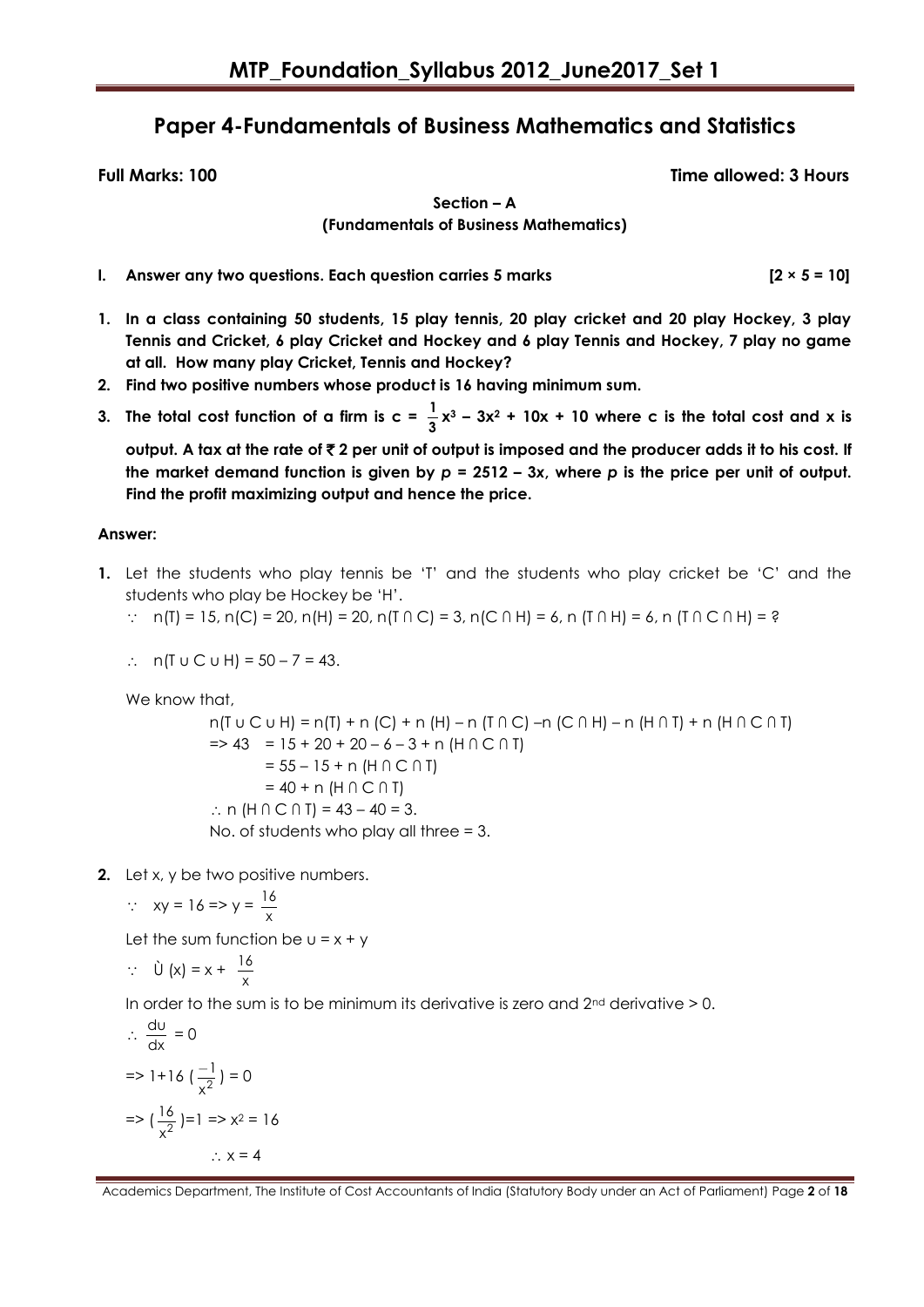- Again,  $\frac{d^2}{dt}$  $\frac{d^2v}{dx^2} = -16\left(\frac{-2}{x^3}\right) = \frac{32}{x^3}$  $dx^2$   $\left[ \begin{array}{c} 1 \\ 1 \end{array} \right]$   $\left[ \begin{array}{c} x^3 \end{array} \right]$   $\left[ \begin{array}{c} x \\ x \end{array} \right]$  $=-16\left(\frac{-2}{x^3}\right)=\frac{2}{3}$ Now,  $\frac{d^2}{dt}$ 2 d<sup>2</sup>u  $dx^2$  at  $x = 4$  $=\frac{32}{43}$ 32 4  $=\frac{32}{11}$  $\frac{32}{64} = \frac{1}{2}$  $\frac{1}{2}$  = > 0.  $\therefore$  The sum is minimum at  $x = 4$ When x = 4 the y =  $\frac{16}{4}$  $\frac{18}{4}$  = 4.
- 3. Given total cost function of a firm is

$$
c = \frac{1}{3}x^3 - 3x^2 + 10x + 10 + 2x
$$

$$
= \frac{1}{3}x^3 - 3x^2 + 12x + 10
$$

Given demand function.

 $P = 2512 - 3x$   $P = Price, x = Output$  $\therefore$  Revenue (R) = Px  $= (2512 - 3x) x$ 

$$
= 2512x - 3x^2
$$

For Maximum profit,  $MR = MC$ 

$$
\Rightarrow \frac{dR}{dx} = \frac{dc}{dx}
$$
  
\n
$$
\Rightarrow 2512 - 6x = \frac{1}{\cancel{3}} (3x^2) - 3 (2x) + 12
$$
  
\n
$$
\Rightarrow 2512 - 6x = x^2 - 6x + 12
$$
  
\n
$$
x^2 = 2500
$$
  
\n
$$
x = \sqrt{2500} = 50 \text{ units}
$$
  
\nPrice (P) = 2512 - 3x = 2512 - 3 (50)  
\n= 2512 - 150  
\n= ₹ 2362

**II. Answer any two questions. Each question carries 3 marks [2 × 3 = 6]**

- **4.** If  $\frac{\sqrt{a} \sqrt{b}}{b}$  $\mathsf{a} + \sqrt{\mathsf{b}}$  $\equiv$  $\frac{-\sqrt{b}}{+\sqrt{b}}$  =  $\frac{1}{2}$  $\frac{1}{2}$  prove that  $\frac{a^2 + ab + b^2}{a^2 - ab + b^2}$ 2  $a h + h^2$  $a<sup>2</sup>$  + ab + b  $a^2$  - ab + b  $= \frac{91}{12}$ **73**
- 5. Show that  $\left(\frac{x^{b}}{x^{c}}\right)^{a} \times \left(\frac{x^{c}}{x^{a}}\right)^{b} \times \left(\frac{x^{a}}{x^{b}}\right)^{c}$ b  $a \left( \sqrt{c} \right)^b \left( \sqrt{a} \right)^c$  $\overline{c}$   $\mid$   $\cap$   $\overline{c}$   $\mid$   $\cap$   $\overline{a}$   $\mid$   $\cap$   $\overline{b}$  $\left(\frac{x^{b}}{b}\right)^{a} \times \left(\frac{x^{c}}{b}\right)^{b} \times \left(\frac{x^{c}}{b}\right)$  $\left| \frac{x}{x^c} \right| \times \left| \frac{x}{x^a} \right| \times \left| \frac{x}{x^b} \right| = 1$
- **6.** Find the matrix 'X' where  $AX = B$  and  $A = \begin{bmatrix} 1 & 2 \\ 0 & 4 \end{bmatrix}$  $\begin{pmatrix} 1 & 2 \\ 9 & 4 \end{pmatrix}$  and B =  $\begin{pmatrix} 3 & 12 \\ 13 & 52 \end{pmatrix}$  $\begin{pmatrix} 3 & 12 \\ 13 & 52 \end{pmatrix}$

#### **Answer:**

**4.** Given  $\frac{\sqrt{a}-\sqrt{b}}{b}$ a + $\sqrt{b}$  $\equiv$  $\frac{-\sqrt{b}}{+\sqrt{b}} = \frac{1}{2}$ 2  $\Rightarrow 2\sqrt{a} - 2\sqrt{b} = \sqrt{a} + \sqrt{b}$  $\Rightarrow \sqrt{a} = 3\sqrt{b}$ S.O.B.S  $\vert_{\alpha=9b}$ 

Academics Department, The Institute of Cost Accountants of India (Statutory Body under an Act of Parliament) Page **3** of **18**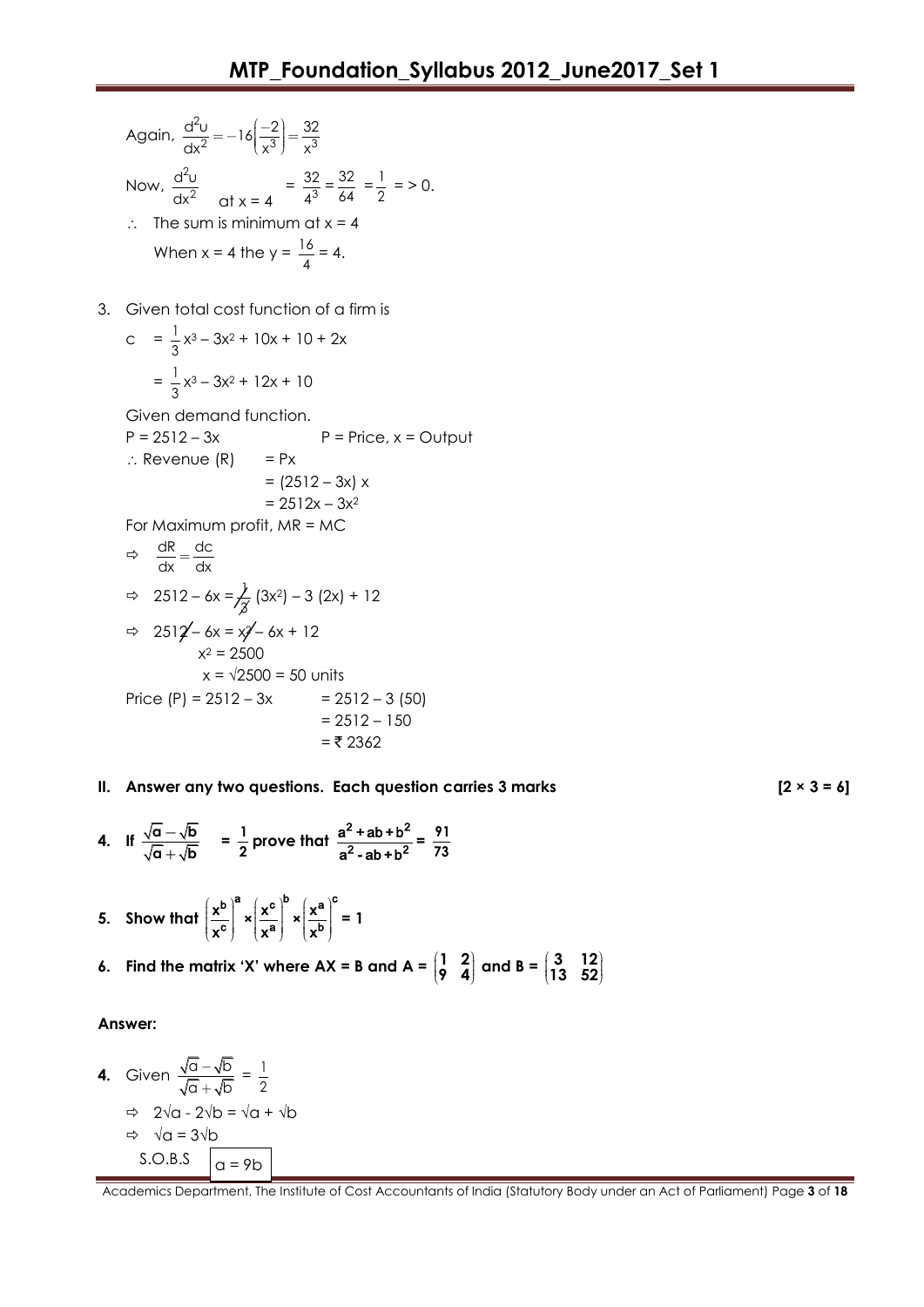L.H.S. = 
$$
\frac{a^2 + ab + b^2}{a^2 - ab + b^2} = \frac{8b^2 + 9b^2 + b^2}{8b^2 - 9b^2 + b^2} = \frac{9b^2}{73b^2} = \frac{91}{73}
$$

- **5.** L.H.S.  $= \left(\frac{x^{b}}{c}\right)^{a} \times \left(\frac{x^{c}}{a}\right)^{b} \times \left(\frac{x^{a}}{b}\right)^{c}$  $\left| \frac{x}{x^c} \right| \times \left| \frac{x}{x^a} \right| \times \left| \frac{x}{x^b} \right|$  $\left(\frac{x^{b}}{x^{c}}\right)^{a} \times \left(\frac{x^{c}}{x^{a}}\right)^{b} \times \left(\frac{x^{a}}{x^{b}}\right)^{c}$  $= (x^{b-c})^a \times (x^{c-a})^b \times (x^{a-b})^c$ = x ab-ac × xbc-ab x ac-bc  $=\chi$ ab—ac $+\rho$ c—ab $+\rho$ c—bc  $= x^0 = 1 = R.H.S.$
- **6.** Let  $x = \begin{bmatrix} a & b \\ c & d \end{bmatrix}$  $\begin{pmatrix} a & b \\ c & d \end{pmatrix}$ Given  $A = \begin{pmatrix} 1 & 2 \\ 0 & 4 \end{pmatrix}$  $\begin{pmatrix} 1 & 2 \\ 9 & 4 \end{pmatrix}$ ; B =  $\begin{pmatrix} 3 & 12 \\ 13 & 52 \end{pmatrix}$  $\begin{pmatrix} 3 & 12 \\ 13 & 52 \end{pmatrix}$  and  $AX = B$  $\Rightarrow$   $\begin{pmatrix} 1 & 2 \\ 0 & 4 \end{pmatrix}$  $\begin{pmatrix} 1 & 2 \\ 9 & 4 \end{pmatrix}$ a b  $\begin{pmatrix} a & b \\ c & d \end{pmatrix} = \begin{pmatrix} 3 & 12 \\ 13 & 52 \end{pmatrix}$  $\begin{pmatrix} 3 & 12 \\ 13 & 52 \end{pmatrix}$  $\Rightarrow$   $\begin{cases} a+2c & b+2d \\ 2a+4c & 2b+4d \end{cases}$  $\begin{pmatrix} a+2c & b+2d \\ 9a+4c & 9b+4d \end{pmatrix} =$  $+2c$  b+2  $+2c$  b + 2d =  $\begin{pmatrix} 3 & 12 \\ 13 & 52 \end{pmatrix}$  $\begin{pmatrix} 3 & 12 \\ 13 & 52 \end{pmatrix}$  $\therefore$  a + 2c = 3 →(1) 2×(1) = 2a + 4c = 6  $9a + 4c = 13 \rightarrow (2)$  9a +  $4c = 13$ - - - - 7a = -7  $\alpha$  = 1 From (1)  $1+2c = 3 \Rightarrow 2c = 2 \Rightarrow c = 1$ Again,  $b + 2d = 12 \rightarrow (3)$  $9b + 4d = 52 \rightarrow (4)$  9b +  $4d = 52$ - - -  $- 7b = -28$ b  $= 4$ From  $(3)$  4 + 2d = 12  $\Rightarrow$  2d = 8  $\Rightarrow$  d = 4  $\therefore$   $x = \begin{pmatrix} a & b \\ c & d \end{pmatrix}$  $\begin{pmatrix} a & b \\ c & d \end{pmatrix} = \begin{pmatrix} 1 & 4 \\ 1 & 4 \end{pmatrix}$ 1  $\begin{pmatrix} 1 & 4 \\ 1 & 4 \end{pmatrix}$

#### **III.** Choose the correct answer  $[5 \times 1 = 5]$

4

- 
- **7. If the numerator is multiplied by it becomes equal to 1 however if 2 is deducted from denominator it becomes equal to 1. The number is \_\_\_\_**
	- **(a) 5/7**
	- **(b) 3/7**
	- **(c) 5/8**
	- **(d) 1/3**

Academics Department, The Institute of Cost Accountants of India (Statutory Body under an Act of Parliament) Page **4** of **18**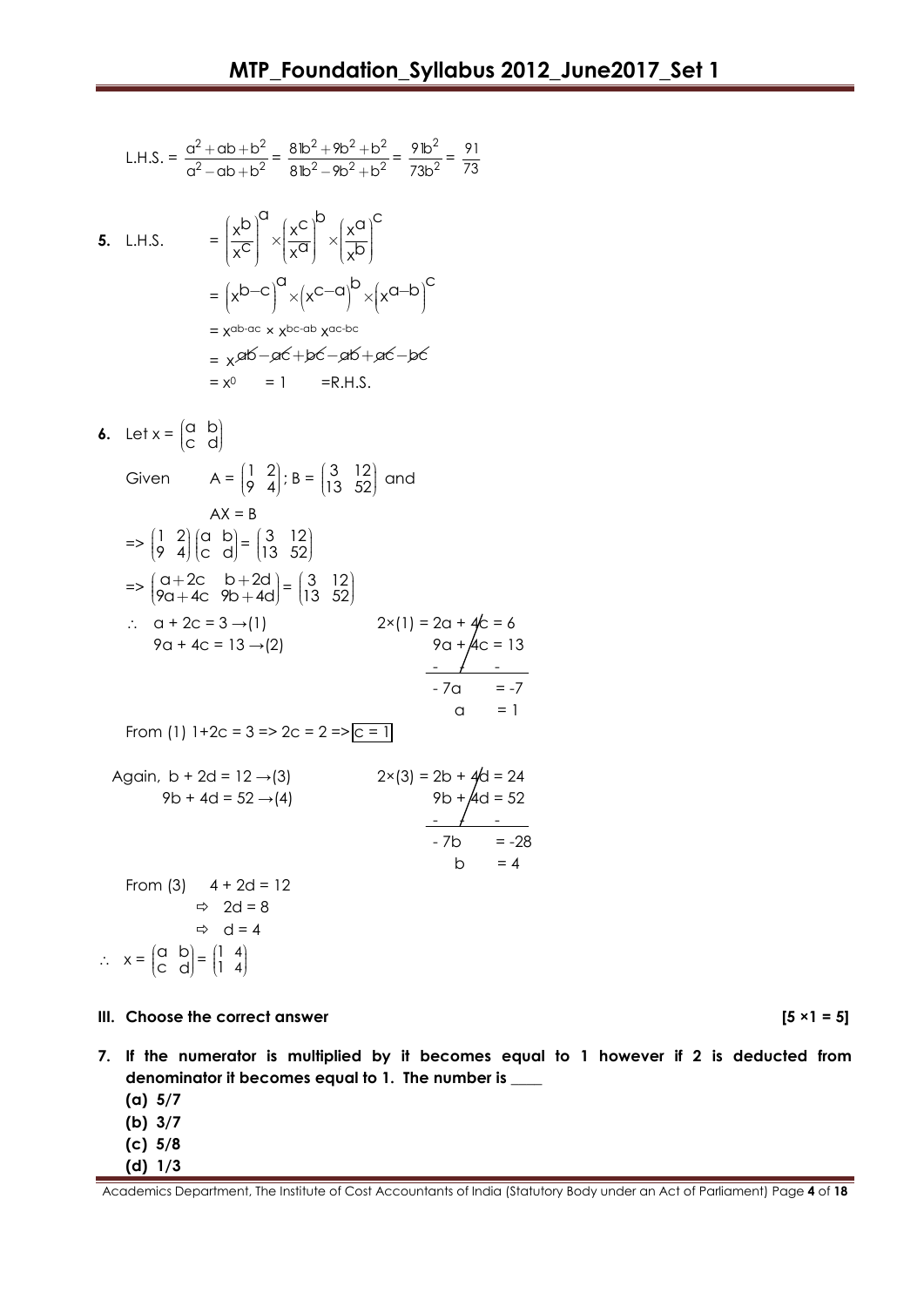- **8. If np<sup>3</sup> = 120 then n = \_\_\_**
	- **(a) 8**
	- **(b) 4**
	- **(c) 6**
	- **(d) None of these**

**9.** If  $A = \begin{bmatrix} 2 \\ 4 \end{bmatrix}$ **4 3**  $\begin{pmatrix} 2 & 3 \\ 4 & 5 \end{pmatrix}$  then transpose of the transpose of A =  $\_\_$ 

- **(a) 2**  $\begin{pmatrix} 2 & 5 \\ 4 & 3 \end{pmatrix}$
- (b)  $\frac{2}{3}$  $\begin{pmatrix} 2 & 5 \\ 3 & 4 \end{pmatrix}$
- **(c) 2 3 4**  $\begin{pmatrix} 2 & 4 \\ 3 & 5 \end{pmatrix}$
- **(d) 2 4 3**  $\begin{pmatrix} 2 & 3 \\ 4 & 5 \end{pmatrix}$

**10. Some money is distributed between A and B in the ratio 2:3. If A receives** `**72 then B receives –**  $(a)$   $\bar{z}$  90

- $(b)$  ₹ 144
- **(c)** ` **108**
- **(d) None of these**

**11. Set of even positive integers less than equal to 6 by selector method.**

- **(a) {x / < 6}**
- **(b) {x/x = 6}**
- **(c) {x/x ≤ 6}**
- **(d) None of these**

# **Answer:**

- **7.** By verification (Option : d) is correct.
- **8.** Given  $np_3 = 120$

$$
= \frac{|n|}{|n-3|} = 120
$$
  
\n
$$
= \frac{n(n-1)(n-2)(n-3)!}{(n-3)!} = 120
$$
  
\n
$$
= \frac{n(n-1)(n-2)}{2} = 6.5.4
$$
  
\n
$$
\therefore \quad n = 6
$$
 (Option : c)  
\nGiven A =  $\begin{pmatrix} 2 & 3 \\ 3 & 3 \end{pmatrix}$ 

**9.** Given A =  $\binom{2}{4}$ 4  $\begin{pmatrix} 2 & 3 \\ 4 & 5 \end{pmatrix}$  $(A^{\mathsf{T}})^{\mathsf{T}} = A = \begin{pmatrix} 2 & 3 \\ 4 & 5 \end{pmatrix}$  (Option : d)

Academics Department, The Institute of Cost Accountants of India (Statutory Body under an Act of Parliament) Page **5** of **18**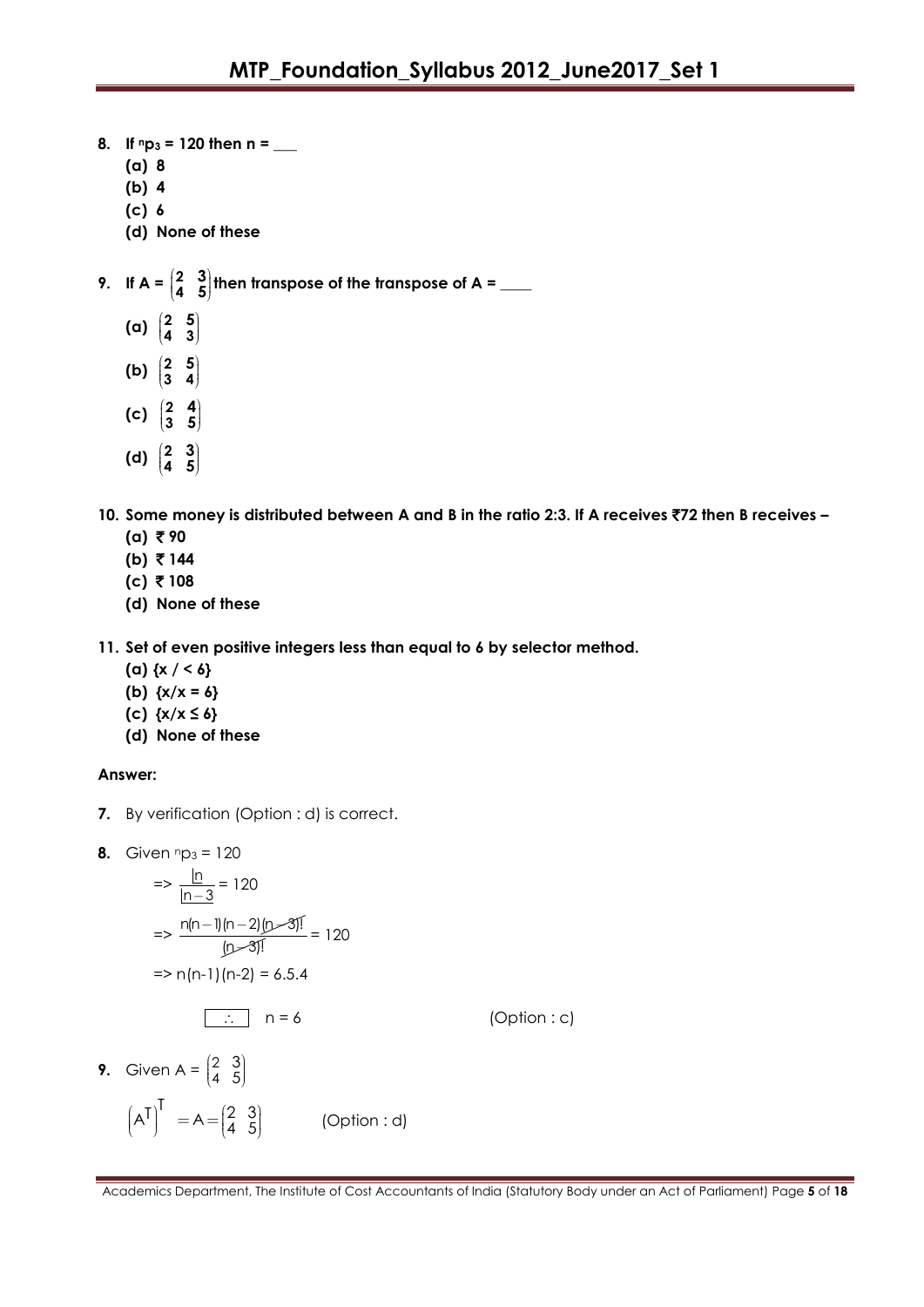**10.** 2x, 3x.  $2x = ₹72$  $X = \overline{\xi}$  36  $\therefore$  B = 3x = (3) (36) = ₹ 108. (Option: c)

**11.**  $\{x/x \le 6\}$  (Option: c)

**IV.** Fill in the blanks  $[5 \times 1 = 5]$ 

**12. The C.I on a certain sum of money for 2 years at 8% p.a. compounded annually is** ` **1040. The sum is \_\_\_\_\_\_**

#### **Answer:**

Let the certain sum be Rs. P.  $I = 8\% p.a.$  n = 2 years, C.I. = ₹ 1040.  $\therefore$  C.I. = P[(1+i)<sup>n</sup> - 1]  $\Rightarrow$  C.I. = P  $\left[1 + \frac{8}{100}\right)^2 - 1\right]$  $= P[(1.08)^{2} - 1]$  $= P (0.1664)$  $\therefore P = \frac{1040}{2444}$  $\frac{1040}{0.1664}$  = ₹ 6250.

**13. If 3,** *x***, 27 are in continued proportion then** *x* **= \_\_\_\_\_\_**

# **Answer:**

Given 3, x, 27 are in continued proportion i.e.,  $x^2 = 3(27) = 81$  $x = \pm 9$ 

# **14. If A and B are two sets then A ∩ (B – A) is \_\_\_\_\_\_**

**Answer:**

 $A \cap (B - A) = \emptyset$ .

**15.** If  $\begin{pmatrix} 2 & 1 & 4 \\ 1 & 0 & 3 \end{pmatrix}$ **1 0 3 then a<sup>22</sup> = \_\_\_\_\_\_**

# **Answer:**

Given  $A = \begin{bmatrix} 2 & 1 & 4 \\ 1 & 0 & 3 \end{bmatrix}$  $\begin{pmatrix} 2 & 1 & 4 \\ 1 & 0 & 3 \end{pmatrix}$  $\therefore$  a<sub>22</sub> = 0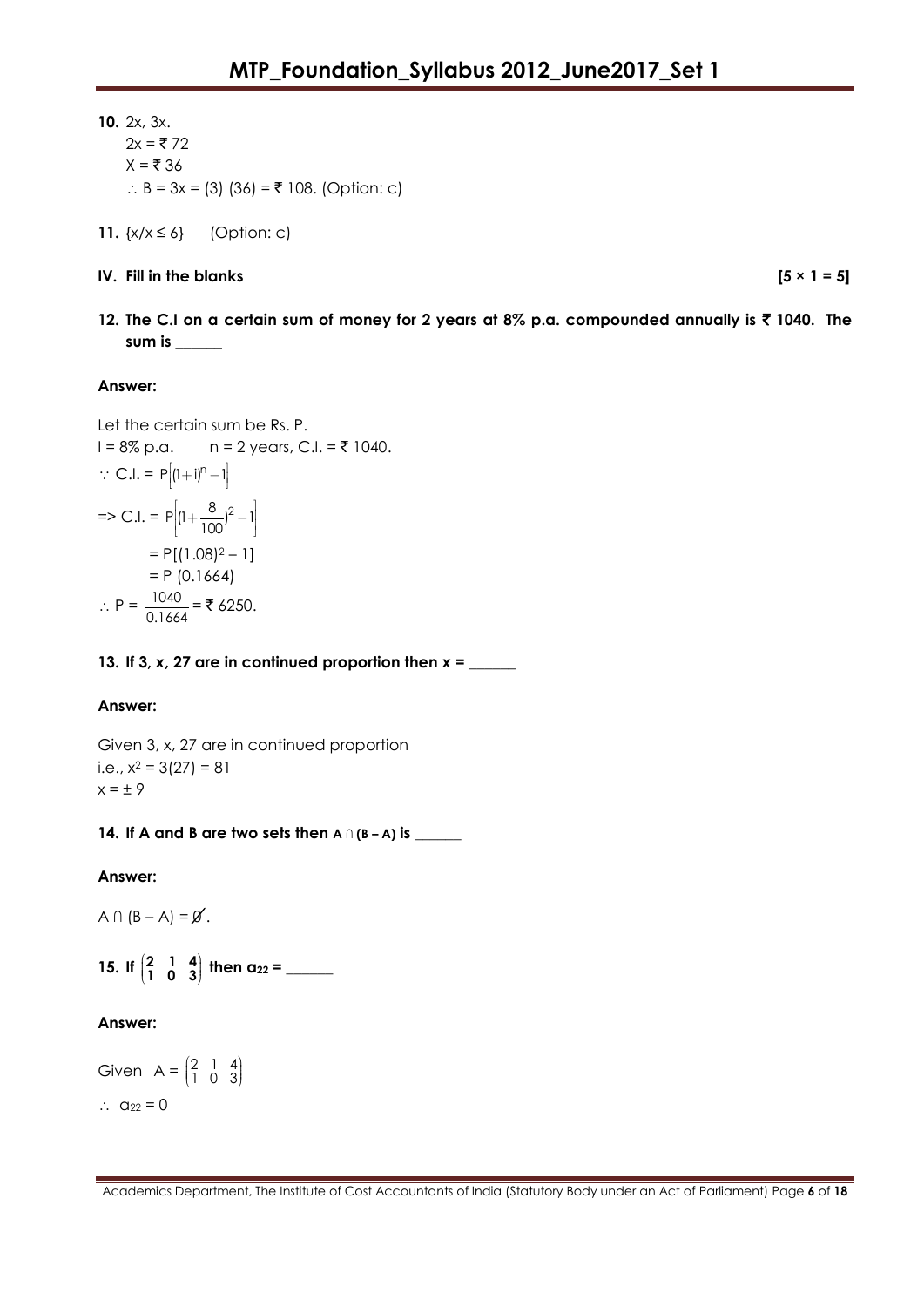16. If 
$$
y = (\sqrt{x} + 1)^2
$$
 then  $\frac{dy}{dx} =$ 

# **Answer:**

Given  $y = (\sqrt{x} + 1)^2$ Diff. w.r. to x dy  $\frac{dy}{dx}$  = 2 ( $\sqrt{x}$  + 1) .  $\frac{1}{2\sqrt{x}}$ 2√x dy  $\frac{dy}{dx} = 1 + \frac{1}{\sqrt{x}}$ x

- **V.** State whether the following statements are true or false  $[5 \times 1 = 5]$
- **17. If the ratio of two positive numbers is 4:5 and their L.C.M is 140 then the numbers are 35, 45.**

# **Answer:**

L.C.M. of 35, 45 is 315.  $\therefore$  The statement is False. (F)

**18. The number of different words that can be formed from the letters of the word "TRIANGLE" so that no two vowels come together is 36000.**

# **Answer:**

Given the word : TRIANGLE. Total No. of arrangements = 8!. No. of vowels come together = 6!3! Required Permutation =  $8! - 3!6!$  $= 40320 - 4320$  $= 36000.$  (T)

# **19. The total number of 9 digits numbers which have all different digits is 9 × 9 .**

# **Answer:**

| The different digits are, 0, 1, 2, 3, 4, 5, 6, 7, 8, 9                                                     |             |  |  |  |  |  |
|------------------------------------------------------------------------------------------------------------|-------------|--|--|--|--|--|
|                                                                                                            | $\boxtimes$ |  |  |  |  |  |
| The total no. of 9 digits numbers which have all different digits = $9 \times 9_{8p}$ = $9 \times 9$ . (T) |             |  |  |  |  |  |

#### **20. a b**  $\begin{pmatrix} a & b \\ c & d \end{pmatrix}$  is called singular matrix if ac – bd = 0.

# **Answer:**

a b  $\begin{pmatrix} a & b \ c & d \end{pmatrix}$ is called singular

Academics Department, The Institute of Cost Accountants of India (Statutory Body under an Act of Parliament) Page **7** of **18**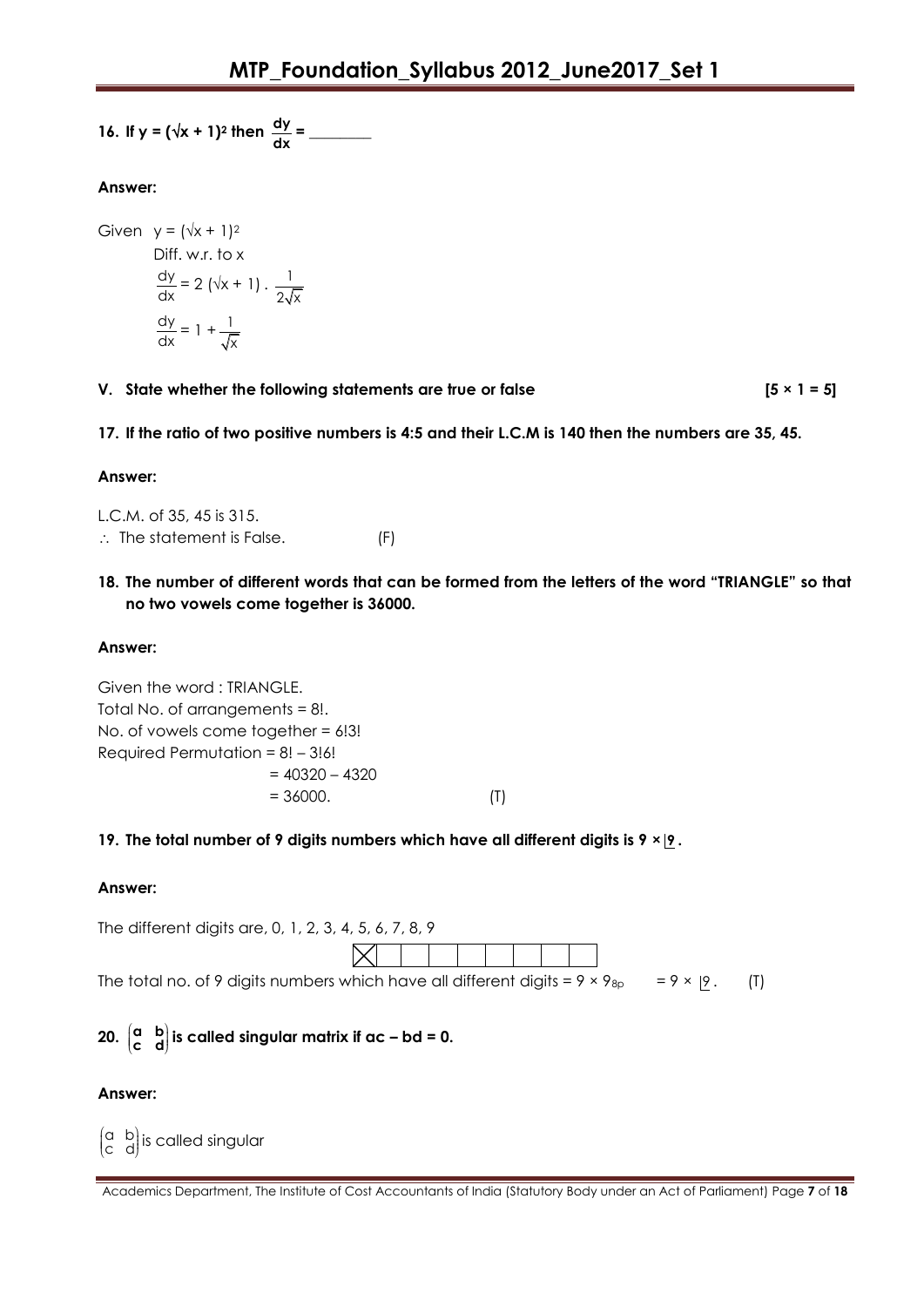a b  $\begin{pmatrix} a & b \\ c & d \end{pmatrix}$ But given that  $ac - bd = 0$ . (F)

#### **21. f and g are two continuous functions of their common domain D then f – g is continuous.**

#### **Answer:**

According to properties of continuous function, f and g are two continuous function of their common domain D then,  $(f - g)$  is continuous.  $(T)$ .

|     | VI. Match the following                                                                                                      |   | $[5 \times 1 = 5]$               |
|-----|------------------------------------------------------------------------------------------------------------------------------|---|----------------------------------|
|     | $\left \begin{array}{c} 22. \\ 11.5\end{array}\right $ If $\frac{a}{5} = \frac{b}{4} = \frac{c}{9}$ then $\frac{a+b+c}{c} =$ | A | $3 \times 2$                     |
| 23. | (A <sup>c</sup> ) <sup>c</sup>                                                                                               | B |                                  |
| 24. | The order of a matrix is $2 \times 3$ then order of its transpose is $\sqrt{ }$                                              | C | $\frac{1}{2}$ log $\frac{19}{4}$ |
| 25. | $n_{c_{n-2}}$ = 21 then n = _____                                                                                            | D | А                                |
| 26. | $\mathbf{e}$<br>$\int_2^{\infty} \frac{dx}{2x+3} =$                                                                          | E |                                  |

# **Answer:**

| 22. | Let $\frac{a}{5} = \frac{b}{4} = \frac{c}{9} = k$ (say)             |              |                                  |
|-----|---------------------------------------------------------------------|--------------|----------------------------------|
|     | $\therefore$ a = 5k, b = 4k, c = 9k                                 | E            | $\overline{2}$                   |
|     | $\therefore \frac{a+b+c}{c} = \frac{18k}{9k} = 2$                   |              |                                  |
| 23. | $(Ac)c = A$                                                         | D            | A                                |
| 24. | $3 \times 2$                                                        | A            | $3 \times 2$                     |
| 25. | $\therefore$ <sup>n</sup> c <sub>n-2</sub> = 21                     | B            | $\overline{7}$                   |
|     | $Arr \frac{\ln}{ 2 n-2 } = 21$                                      |              |                                  |
|     | $\Rightarrow \frac{n(n-1)(n-2)!}{(n-2)!} = 42$                      |              |                                  |
|     | $\Rightarrow$ n(n - 1) = 7 × 6                                      |              |                                  |
|     | $\therefore$ (n = 7)                                                |              |                                  |
| 26. | $\int_2^8 \frac{dx}{2x+3} = \frac{1}{2} \int_2^8 \frac{2}{2x+3} dx$ | $\mathsf{C}$ | $\frac{1}{2}$ log $\frac{19}{7}$ |
|     | $=\frac{1}{2}$ log 2x+3  $\Big _2^8$                                |              |                                  |
|     | $=\frac{1}{2}$ [log 19 – log 7]                                     |              |                                  |
|     | $=\frac{1}{2}$ log $\frac{19}{7}$                                   |              |                                  |

#### **VII. Answer the following in one (or) two steps [4 × 1 = 4]**

#### **27.** Construct the truth table for " $p \rightarrow q$ ".

Academics Department, The Institute of Cost Accountants of India (Statutory Body under an Act of Parliament) Page **8** of **18**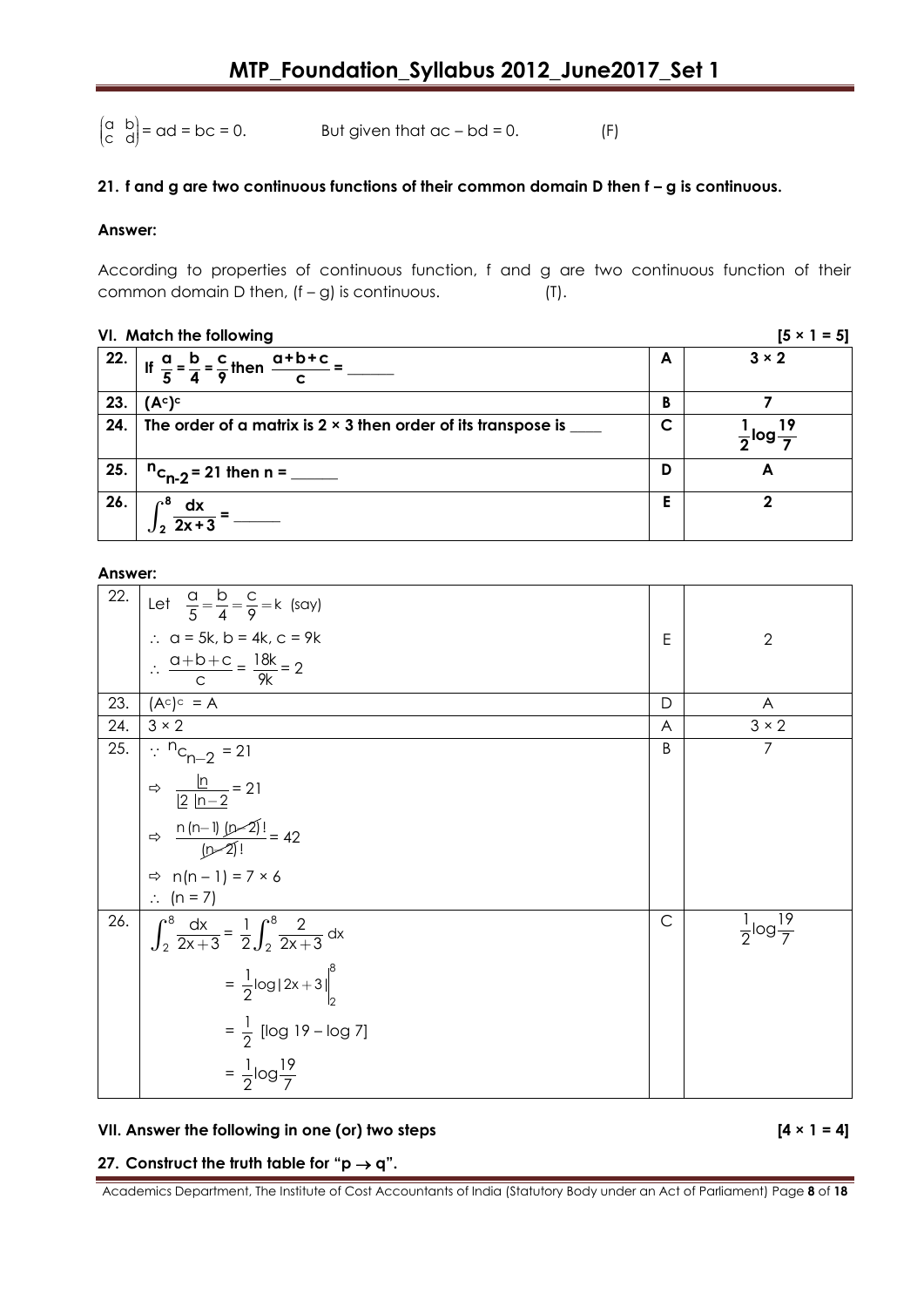- **28.** Draw the graph of  $x + y \le 1$ ,  $3x + y \ge 3$   $x \ge 0$ ,  $y \ge 0$
- **29. In a class each student plays either Cricket (or) Foot Ball. If 50 students plays football, 30 students play Cricket while 15 students play both, then find number of students in a class.**

30. Evaluate 
$$
\lim_{x \to 12} \frac{x-12}{x^2-144}
$$

#### **Answer:**

|  | <b>27.</b> Truth table for "p $\rightarrow$ q". |  |  |  |
|--|-------------------------------------------------|--|--|--|
|  |                                                 |  |  |  |

| D | ∩ | $p \rightarrow q$ |
|---|---|-------------------|
|   |   |                   |
|   | Ξ |                   |
| c |   |                   |
|   | Ξ |                   |

**28.** Given in equations  $x + y \le 1$ ,  $3x + y \ge 3$ ,  $x \ge 0$ ,  $y \ge 0$ .



**29.** Let the students who play cricket be "C" and who play football be F.

 n(F) = 50. N (c) = 30, n (F ∩ C) = 15. No. of students in the class is n (F u C) = n(F) + n (c) - n (F ∩ C) = 50 + 30 – 15 = 80 – 15 n (F u C) = 65

**30.**  $\lim_{x \to 12} \frac{x-12}{2}$  $\lim_{x \to 12} \frac{x-12}{x^2-144} = \frac{0}{0}$  $\frac{0}{0}$  (Indetermine form)  $=\frac{11}{x-12}\frac{(x-12)}{(x+12)(x-12)}$  $x$  $+2$  $\frac{11}{x}$  +12  $\frac{(x>12)}{(x+12)(x+2)} = \frac{1}{12}$  $\frac{1}{12+12} = \frac{1}{24}$ 24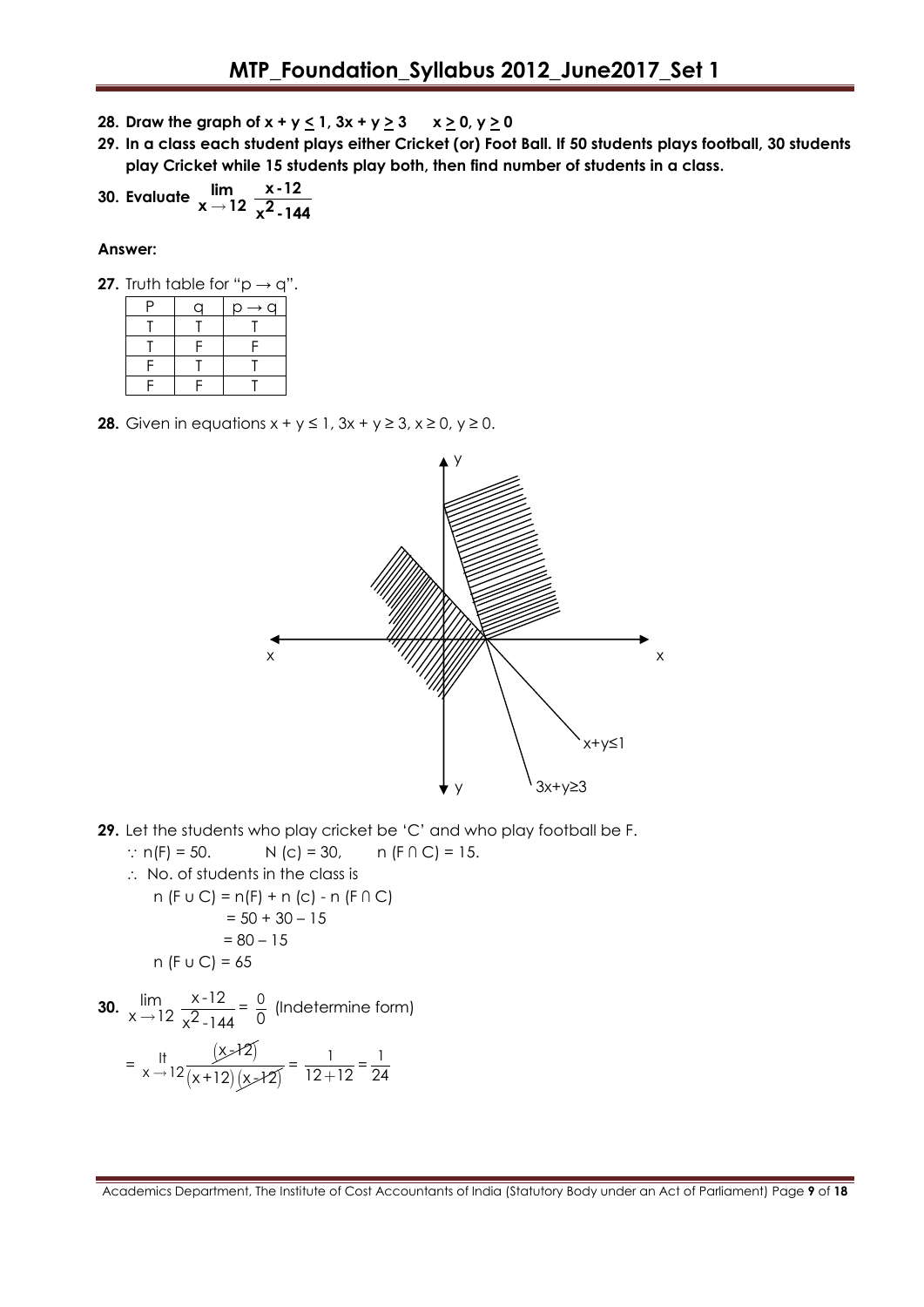# **Section – B**

**(Fundamentals of Business Statistics)**

**VIII. Answer any Nine questions of the following. Each question carries 2 marks [9 × 2 = 18]**

- **1. The variables x and y are related by 5x+6y=70 and median of x is 8. What is the median of y?**
	- **(a) 4**
	- **(b) 4.5**
	- **(c) 6**
	- **(d) 5**
- **2. In Ogive, obscissa corresponding to ordinate N/2 is** 
	- **(a) Median**
	- **(b) 1st quartile**
	- **(c) 3rd quartile**
	- **(d) None**
- **3. The mean height of 8 students is 152 cm. Two more students of heights 143 cm and 156 cm join the group. New mean height is equal to**
	- **(a) 153**
	- **(b) 152.5**
	- **(c) 151.5**
	- **(d) 151**
- **4. (Class frequency) / (Width of the class) is defined as**
	- **(a) Frequency density**
	- **(b) Frequency distribution**
	- **(c) Both**
	- **(d) None**
- **5. For a moderately skewed distribution of marks in statistics for a group of 100 students, the mean mark and median mark were found to be 50 and 40. What is the modal mark?**
	- **a) 15**
	- **b) 20**
	- **c) 25**
	- **d) 30**
- **6. If median = 12, Q<sup>1</sup> = 6, Q<sup>3</sup> = 22 then the coefficient of quartile deviation is**
	- **a) 33.33**
	- **b) 60**
	- **c) 66.67**
	- **d) 70**
- **7. If the quartile deviation of x is 8 and 3x + 6y = 20, then the quartile deviation of y is**
	- **a) -4**
	- **b) 3**
	- **c) 5**
	- **d) 4**
- **8. The sum of the difference of rank is**
	- **a) 1**
	- **b) -1**
	- **c) 0**
	- **d) None**

Academics Department, The Institute of Cost Accountants of India (Statutory Body under an Act of Parliament) Page **10** of **18**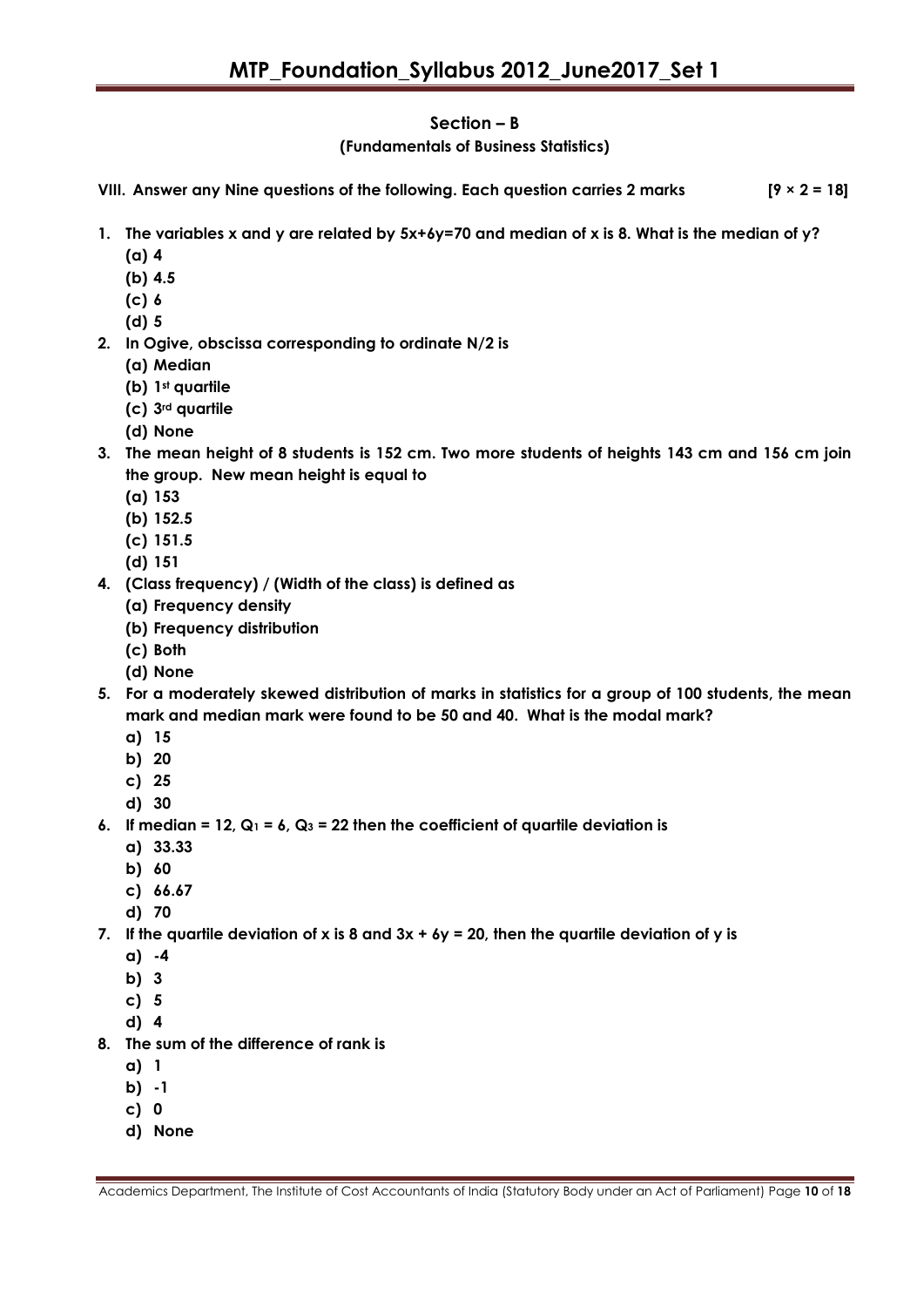- **9. If r = 0.6 then the coefficient of non-determination is**
	- **a) 0.4**
	- **b) -0.6**
	- **c) 0.36**
	- **d) 0.64**
- **10. The odds in favour of one student passing a test are 3:7. The odds against another student passing at are 3:5. The probability that both fall is**
	- **a) 7/16**
	- **b) 21/80**
	- **c) 9/80**
	- **d) 3/16**
- **11. What is the probability that a leap year selected at random would contain 53 Saturdays?**
	- **a) 1/7**
	- **b) 2/7**
	- **c) 1/12**
	- **d) ¼**

**12. A and B are two events such that P(A) = 1/3, P(B)=1/4, P(A+B)=1/2 then P(B/A) is equal to**

- **a)** 1  $\overline{A}$
- 
- **b) 1/3**
- **c) ½**
- **d) none of these**

#### **Answer:**

- 1. d
- 2. a
- 3. c
- 4. a
- 5. b
- 6. b
- 7. d
- 8. c
- 9. d
- 10. b
- 11. b 12. a

# **IX. Answer any nine questions of the following. Each question carries 2 marks [9 × 2 = 18]**

- **1. Find the third decile for the numbers 15, 10, 20, 25, 18, 11, 9, 12.**
- **2. What is the modal value for the numbers 4, 3, 8, 15, 4, 3, 6, 3, 15, 3, 4.**
- **3. A class of 40 students has an average of 56 marks in Math exam. But later on it was found that terms 48, 54 and 67 were misread as 68, 45 and 87. Find correct mean.**
- **4. If for two numbers, the mean is 25 and the Harmonic mean is 9, what is the geometric mean?**
- **5. In a Moderately Asymmetrical Distribution Compute M.D. and S.D. Given Q.D. = 50**
- **6. Three series with equal terms and equal Mean have S.D."s 6, 7, 8; Find combined S.D.**
- **7. If the median of 5, 9, 11, 3, 4, x, 8 is 6. Find the value of x.**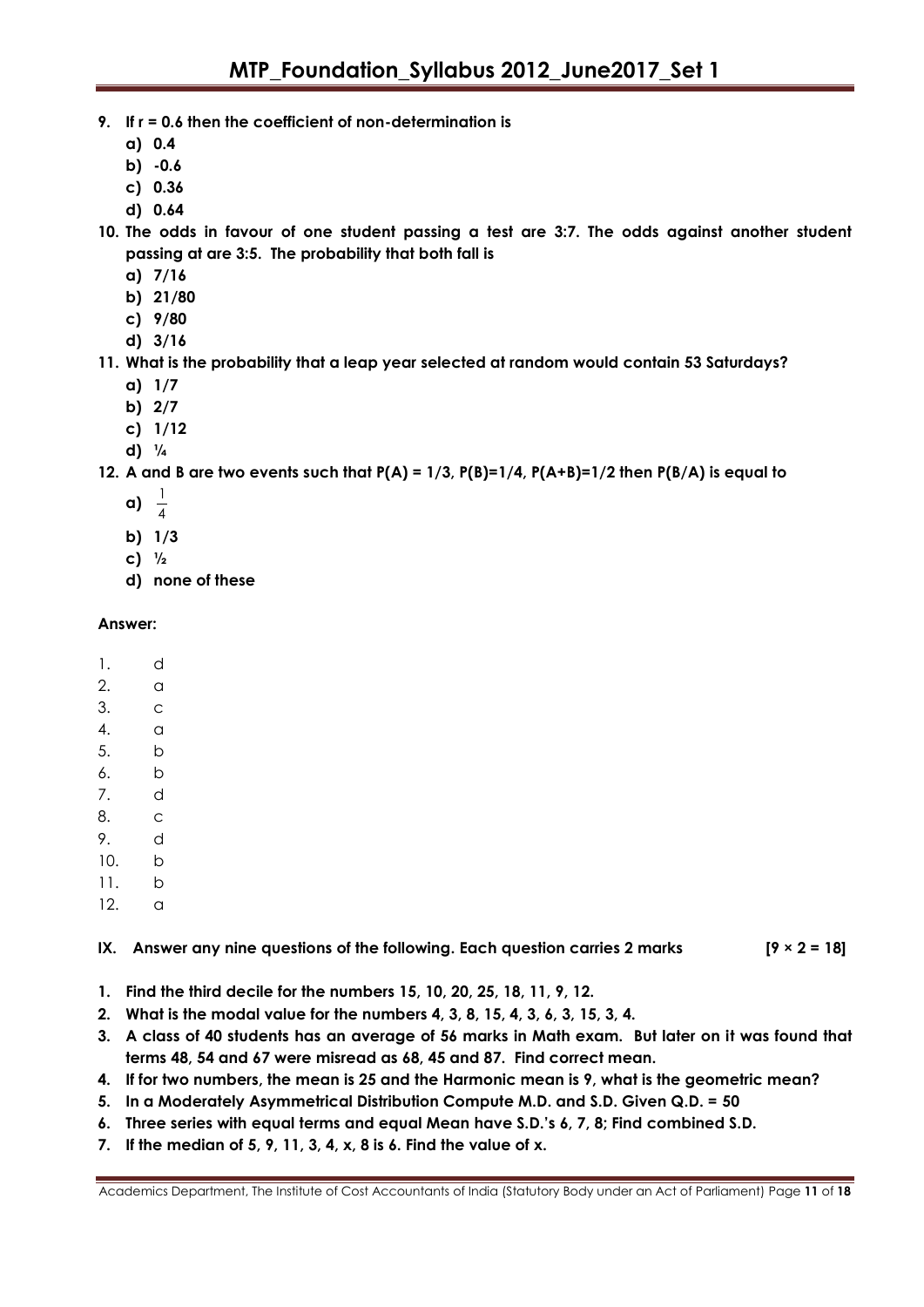- **8. If two regression coefficients are 0.8 and 1.2 then what would be the value of coefficient of correlation?**
- **9. If**  $\bar{X} = 56.2$ ,  $\bar{Z} = 55$ ; Find M
- **10. 4 coins are tossed. Find the probability that at least one head turns up.**
- **11. If P(A)=1/4, P(B) = 1/2, P(AUB) = 5/8, then P(A**∩**B) is:**
- **12. The probability that a number selected at random from the set of numbers {1,2,3,….,100} is a cube is:**

#### **Answer:**

1. Given series 15, 10, 20, 25, 18, 11, 9, 12  
\nAscending order:  
\n9, 10, 11, 12, 15, 18, 20, 25  
\nN = no. of terms  
\n3<sup>rd</sup> Decile = D<sub>3</sub>  
\n
$$
= 3\left(\frac{n+1}{10}\right)^{th} term
$$
\n
$$
= 3\left(\frac{8+1}{10}\right)^{th} term
$$
\n
$$
= 3\left(\frac{9}{10}\right)^{th} term
$$
\n
$$
= 2.7^{th} term
$$
\n
$$
= 2^{nd} term + 0.7 (3^{rd} term - 2^{nd} term)
$$
\n
$$
= 10 + 0.7 (11 - 10)
$$
\n
$$
= 10 + 0.7
$$
\n
$$
= 10.7
$$

- 2. Given series 4, 3, 8, 15, 4, 3, 6, 3, 15, 3, 4  $Mode = 3$ Note: The most frequent occurring term is nothing but modal value.
- 3. Total of 40 terms =  $56 \times 40 = 2240$ Correct terms = 48 + 54 + 67 = 169 Incorrect terms = 68 + 45 + 87 = 200  $\therefore$  Correct Total = Incorrect total + correct terms – Incorrect terms  $= 2240 + 169 - 200$  $= 2209.$ Correct Mean  $=$  Correct Total No. of terms  $=\frac{2209}{10}$ 40  $= 55.2225.$

Academics Department, The Institute of Cost Accountants of India (Statutory Body under an Act of Parliament) Page **12** of **18**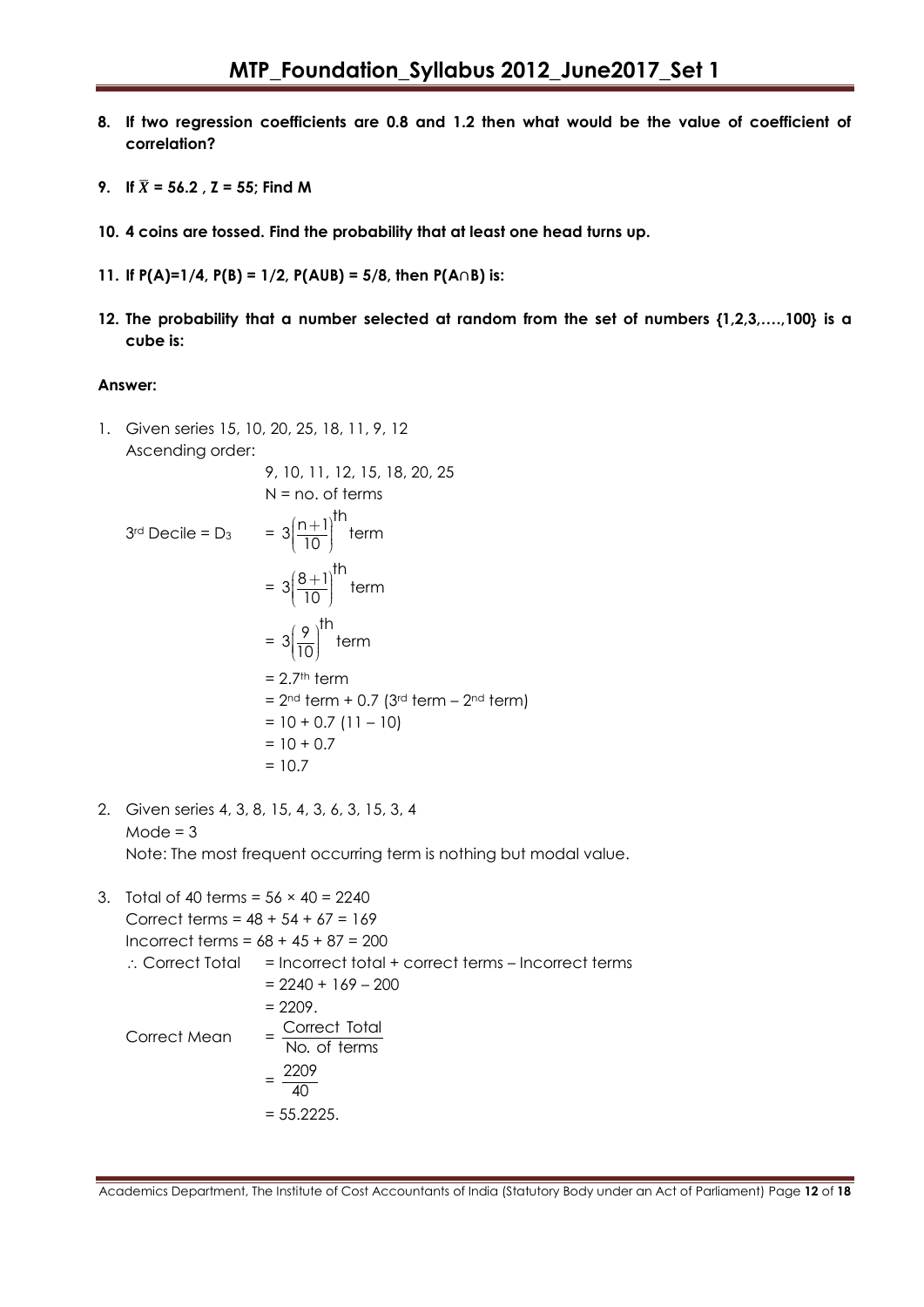- 4. Given A.M. = 25  $H.M. = 9$ G.M. =  $\sqrt{(A.M.) (H.M.)} = \sqrt{25 \times 9} = \sqrt{225}$  $G.M. = 15.$
- 5. Given Q.D. = 50

Now

S.D. = 
$$
\frac{3}{2}
$$
 (Q.D.)  
\n=  $\frac{3}{2}$  (50)  
\n= 75  
\nM.D. =  $\frac{4}{5}$  (S.D.)  
\n=  $\frac{4}{5}$  (75)  
\n= 60.

6. Given S.D"s = 6, 7, 8 Given that terms and Means are equal.

$$
\therefore \qquad \sigma = \sqrt{\frac{\sigma_1^2 + \sigma_2^2 + \sigma_3^2}{\cap}}
$$
\n
$$
\sigma = \sqrt{\frac{(6)^2 + (7)^2 + (8)^2}{3}}
$$
\n
$$
\sigma = \sqrt{\frac{36 + 49 + 64}{3}}
$$
\n
$$
\sigma = \sqrt{49.66}
$$
\n
$$
\sigma = 7.04
$$

7. Given 5, 9, 11, 3, 4, x, 8  $\Rightarrow$  median = 6 Arranging in ascending order 3, 4, 5, x, 8, 9, 11

3, 4, 5, x, 8, 9, 11  
\nMedian = 
$$
\left(\frac{N+1}{2}\right)^{th}
$$
 term  
\n
$$
6 = \left(\frac{7+1}{2}\right)^{th}
$$
 term  
\n
$$
6 = \left(\frac{8}{2}\right)^{th}
$$
 term  
\n
$$
6 = (4)^{th}
$$
 term  
\n
$$
6 = x
$$
  
\n
$$
\therefore x = 6
$$

Academics Department, The Institute of Cost Accountants of India (Statutory Body under an Act of Parliament) Page **13** of **18**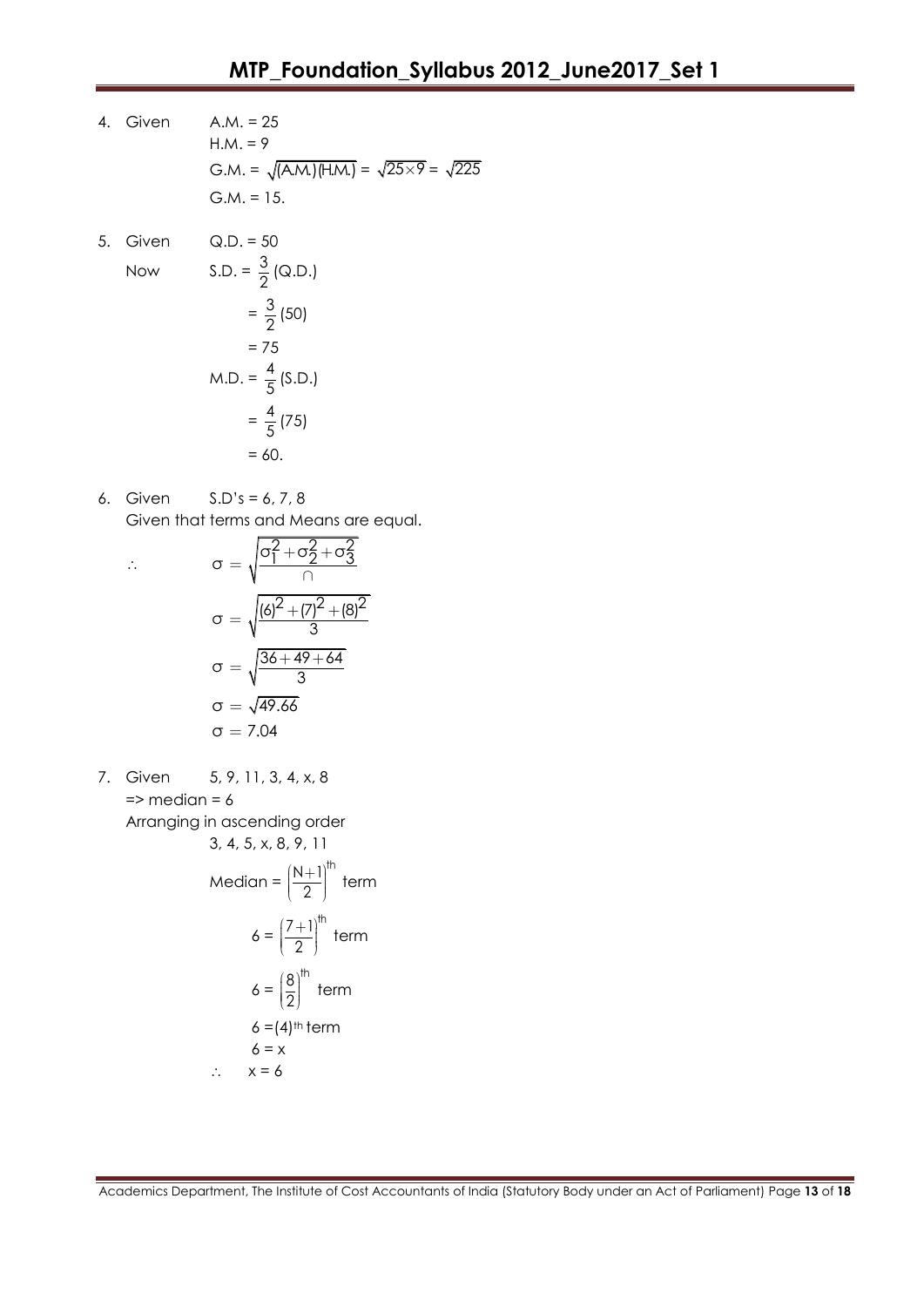8. Given  $b_{xy} = 0.8$  $b_{yx} = 1.2$ Now Coe. of correlation = r  $r = \sqrt{b_{XY} \times b_{YX}}$  $r = \sqrt{(0.8)(1.2)}$  $r = \sqrt{0.96}$  $r = 0.98$ . 9.  $\bar{x} = 56.2$  $Z = 55$ We know that Mode =  $3$  median  $-2$  mean  $\therefore$  Median =  $\frac{\text{Mode} + 2 \text{ Mean}}{2}$ 3  $^{+}$  $=\frac{55+2(56.2)}{2}$ 3  $^{+}$  $=\frac{55+112.4}{8}$ 3  $^{+}$  $=\frac{167.4}{2}$ 3  $Median = 55.8$ 10. When 4 coins are tossed.  $\cap$ (s) = 2<sup>4</sup> = 16 Probability of getting all: tails is  $P(TTTT) = 1/16$ Probability of getting atleast one head is P(A)  $P(A) = 1 - 1/6$  $= 15/16.$ 11.  $P(A) = \frac{1}{4}$   $P(B) = \frac{1}{2}$   $P(A \cup B) = \frac{5}{8}$  $P(A \cap B) = P(A) + P(B) - P(A \cup B)$  $= \frac{1}{4} + \frac{1}{2} - \frac{5}{8}$  $=\frac{2+4-5}{2}$ 8  $\frac{+4-5}{2}$  = 1/8. 12. Given ∩(s) = {1, 2, 3, ………… 100}  $∩(s) = 100$ Now probability of getting selected number is a cube is P(A). Now  $\bigcap (A) = \{1^3, 2^3, 3^3, 4^3\}$  $\cap$ (A) = {1, 8, 27, 64}  $\cap$ (A) = 4  $\therefore$  P(A) =  $\frac{\cap (A)}{\neg (S)}$ (S)  $\cap$  $\cap$  $=\frac{4}{10}$ 100  $=\frac{1}{\alpha'}$ 

25

Academics Department, The Institute of Cost Accountants of India (Statutory Body under an Act of Parliament) Page **14** of **18**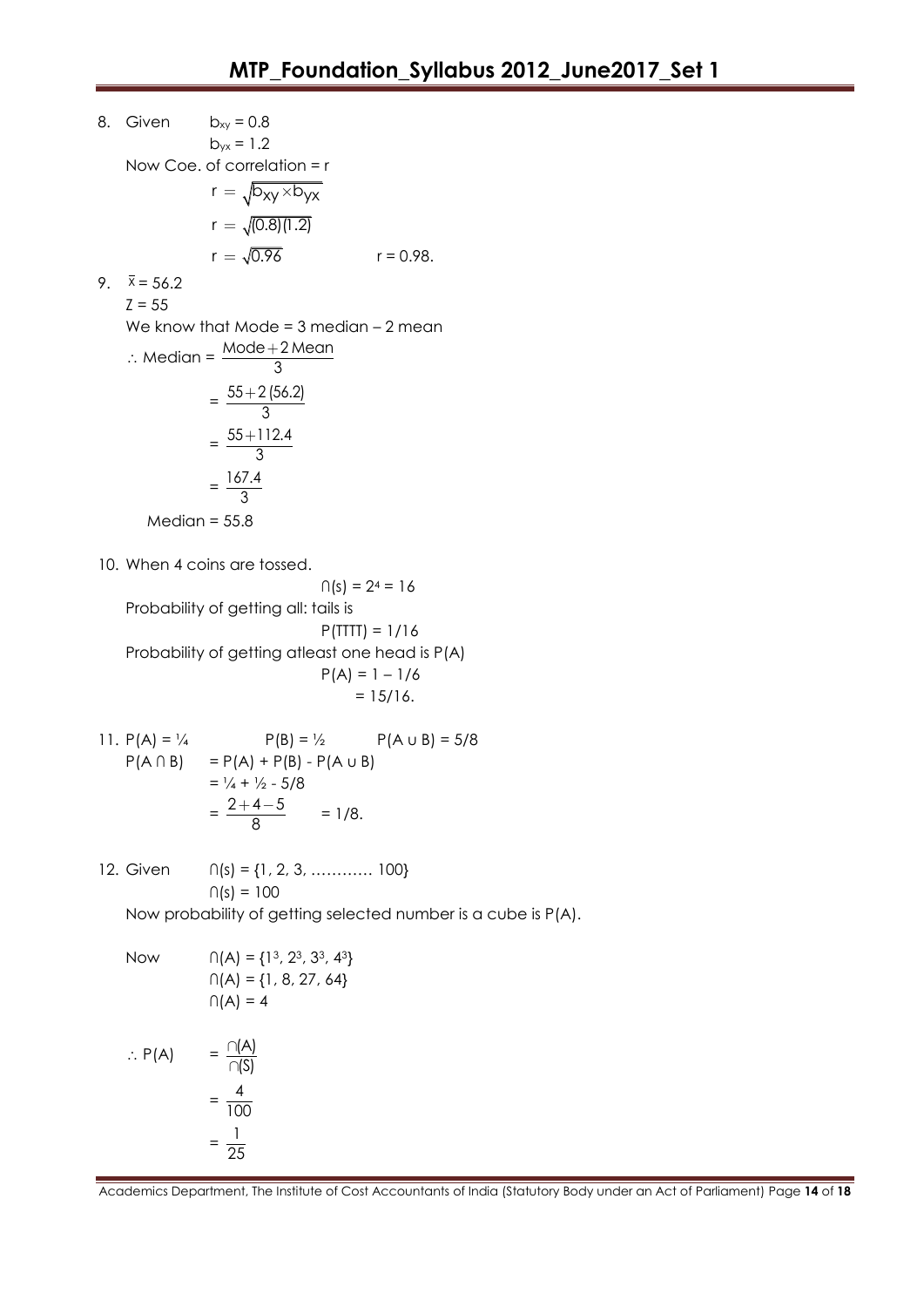**X. Answer any FOUR of the following questions [4 × 6 = 24]**

**(1) Draw a histogram of the following frequency distribution showing the number of boys in the register of a school.**

| Age (in years) | No. of boys (in '000) |
|----------------|-----------------------|
| $2 - 5$        | 15                    |
| 5-8            | 20                    |
| 8-11           | 30                    |
| 11-14          | 40                    |
| 14-17          | 25                    |
| $17 - 20$      | 10                    |

#### **2. Find mode**

| <b>Class interval</b> |    |    |    | below 10   10-15   15-20   20-25   25-30   above 30 |
|-----------------------|----|----|----|-----------------------------------------------------|
| <b>Frequency</b>      | 47 | 89 | 55 |                                                     |

**3. Find the standard deviation of the following series:**

| x            |    |
|--------------|----|
| 10           | 3  |
| 11           | 12 |
| 12           | 18 |
| 13           | 12 |
| 14           | 3  |
| <b>Total</b> | 48 |

#### **4. Given the bivariate data**

|  |  | 2   6   4   3   2   2   8   4 |  |  |
|--|--|-------------------------------|--|--|
|  |  | '7 2 1 1 2 3 2 6              |  |  |

**Find Co-efficient of Correlation.**

**5. Compute i) Laspeyre"s, ii) Paasche"s iii) Dorbish and Bowley"s Price Index Numbers for the following data:**

| Commodity | 2002                                 | 2003 |    |  |
|-----------|--------------------------------------|------|----|--|
|           | <b>Price Quantity Price Quantity</b> |      |    |  |
|           | 10                                   |      | 12 |  |
|           |                                      |      |    |  |
|           |                                      |      |    |  |

**6. Two students X and Y work independently on a problem. The probability that X will solve it is (3/4) and the probability that Y will solve it is (2/3). What is the probability that the problem will be solved?**

#### **Answer:**

**1.** C. I. given are in class boundaries.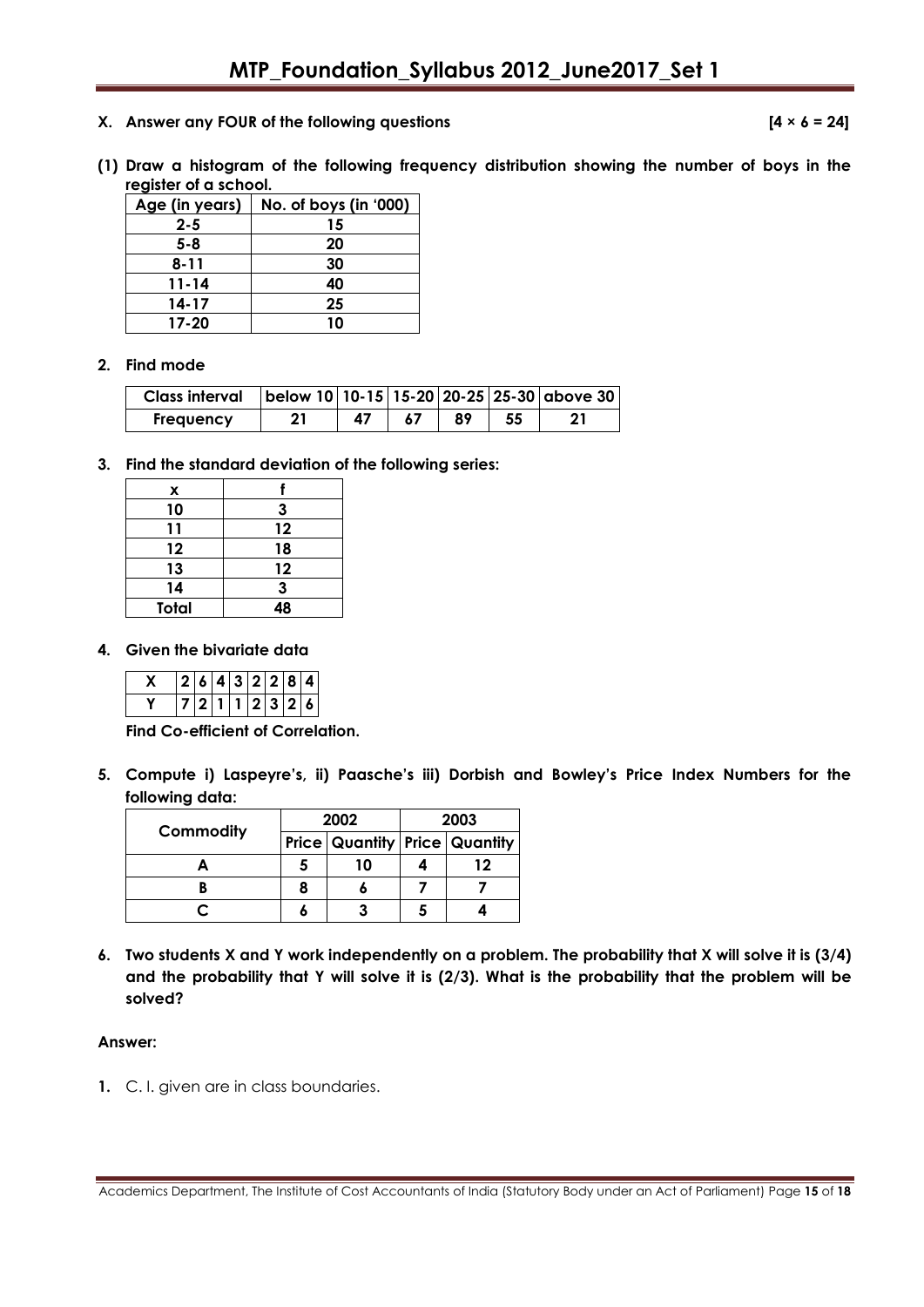

**Histogram (when C.I. are unegal):** If the C.I. are unequal, the frequencies must be adjusted before constructing the histogram. Adjustments are to be made in respect of lowest C.I, For instance if one C.I. is wee as wide as the lowest C.I., then we are to divided the height of the rectangle by two and if again it is three times more, then we are to divide the height of the rectangle by three and so on.

**Aliter (with the help of frequency density)**: If the width of C.I. are equal, the heights of rectangles will be proportional to the corresponding class frequencies. But if the widths of C.I. are unequal (i.e. some are equal and others are unequal), then the heights of rectangles will be proportional to the corresponding frequency densities (and not with the class frequencies)

Frequency density = 
$$
\frac{Class\ frequency}{Width\ of\ C.I}
$$

| Class Interval |                   | II   | Ш    | IV    | V     | VI  |
|----------------|-------------------|------|------|-------|-------|-----|
| $5 - 10$       | $\mathbf{2}$      |      |      |       |       |     |
| $10 - 15$      | 47                | 49   |      | 116   |       |     |
| $15 - 20$      | $67$ fo           |      | 114  |       | $203$ |     |
| $20 - 25$      | 89 f <sub>1</sub> | 156) | 144) |       |       | 211 |
| $25 - 30$      | 55 f <sub>2</sub> | 76   |      | (165) |       |     |
| $30 - 35$      | 21                |      |      |       |       |     |

**2.** GROUPING TABLE:

ANALYSIS TABLE:

| Class Interval |  | ш |   |  | Total |
|----------------|--|---|---|--|-------|
| $5 - 10$       |  |   |   |  |       |
| 10 - 15        |  |   |   |  |       |
| $15 - 20$      |  |   |   |  |       |
| $20 - 25$      |  |   |   |  |       |
| $25 - 30$      |  |   |   |  |       |
| $30 - 35$      |  |   | ⌒ |  |       |

Academics Department, The Institute of Cost Accountants of India (Statutory Body under an Act of Parliament) Page **16** of **18**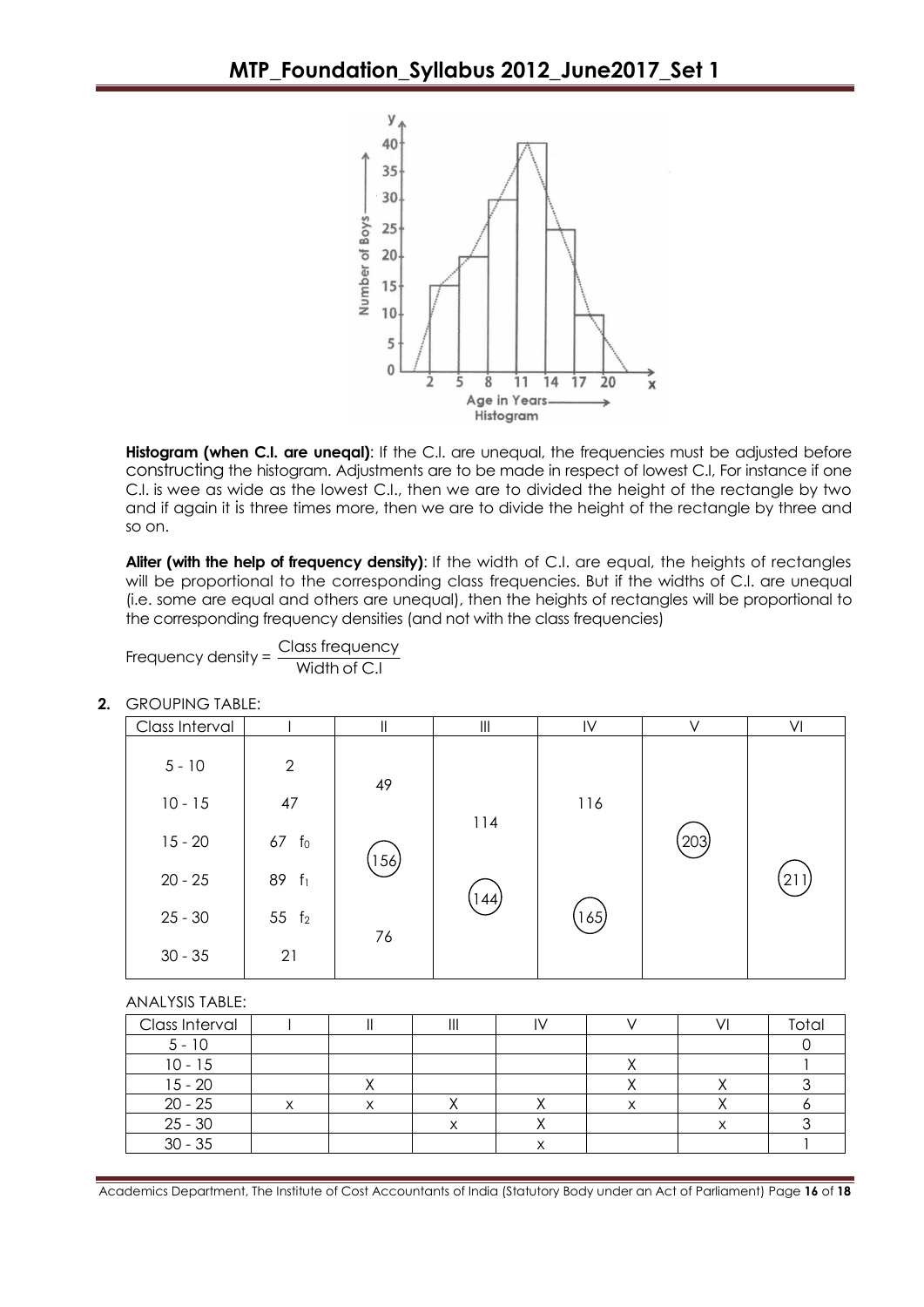$$
I = 20, \t c = 5, \t f_1 = 89, \t f_0 = 67, \t f_2 = 55
$$
  
\nMode 
$$
= I + \frac{f_1 - f_0}{2f_1 - f_0 - f_2} \times c
$$

$$
= 20 + \frac{89 - 67}{178 - 67 - 55} \times 5
$$

$$
= 21.964.
$$

**3.**

Table: Calculation of standard deviation

| Devn. From Ass. Mean (12) |     |    |                             |                           |                           |  |  |
|---------------------------|-----|----|-----------------------------|---------------------------|---------------------------|--|--|
| Χ                         |     |    |                             |                           |                           |  |  |
|                           | ι∩  | (3 | $(4) = (2)$<br>$\times$ (3) | (3)<br>$(5) = (3) \times$ | $(6) = (2) \times$<br>(5) |  |  |
| l C                       |     | н. |                             |                           |                           |  |  |
|                           | ר ו | -  | - 1                         |                           |                           |  |  |
| 12                        | 18  |    |                             |                           |                           |  |  |
| 13                        | 12  |    |                             |                           |                           |  |  |
| 14                        |     |    |                             |                           |                           |  |  |
| Total                     |     |    |                             |                           |                           |  |  |

$$
\sigma = \sqrt{\frac{\Sigma \text{fd}^2}{\Sigma \text{f}} - \left(\frac{\Sigma \text{fd}}{\Sigma \text{f}}\right)^2} = \sqrt{\frac{48}{48} - \frac{0}{48}} = \sqrt{1} = 1
$$

For (c) the following formula is used.

The idea will be clear from the example shown below:

Formula is, 
$$
\sigma = \sqrt{\frac{\Sigma fd'^2}{\Sigma f} - (\frac{\Sigma fd'}{\Sigma f})^2} \times i
$$
 where d' = Step deviation, i. = common factor.

**4.**

| X  |    | $x = x - \overline{x}$ | $y = y - y$ | $x^2$ | $\sqrt{2}$ | XY       |
|----|----|------------------------|-------------|-------|------------|----------|
|    |    | $-1.875$               |             | 3.52  | 16         | $-7.5$   |
|    |    | 2.125                  |             | 4.52  |            | $-2.125$ |
|    |    | 0.125                  | -2          | 0.015 |            | $-0.25$  |
|    |    | 0.875                  | -2          | 0.765 |            | $-1.75$  |
|    |    | $-1.875$               |             | 3.515 |            | 1.875    |
|    |    | $-1.875$               |             | 3.515 |            |          |
|    |    | 4.125                  | -           | 17.01 |            | $-4.125$ |
|    |    | 0.125                  |             | 0.015 |            | 0.375    |
| 31 | 24 |                        |             | 32.87 | 36         | $-13.5$  |

$$
\bar{x} = \frac{31}{8} = 3.875 \qquad \bar{y} = \frac{24}{8} = 3
$$
\n
$$
r = \frac{\sum xy}{\sqrt{\sum x^{2} \cdot \sum y^{2}}}
$$
\n
$$
r = \frac{-13.5}{\sqrt{(32.87)(36)}}
$$
\n
$$
r = \frac{-13.5}{34.39}
$$
\n
$$
r = -0.39.
$$

Academics Department, The Institute of Cost Accountants of India (Statutory Body under an Act of Parliament) Page **17** of **18**